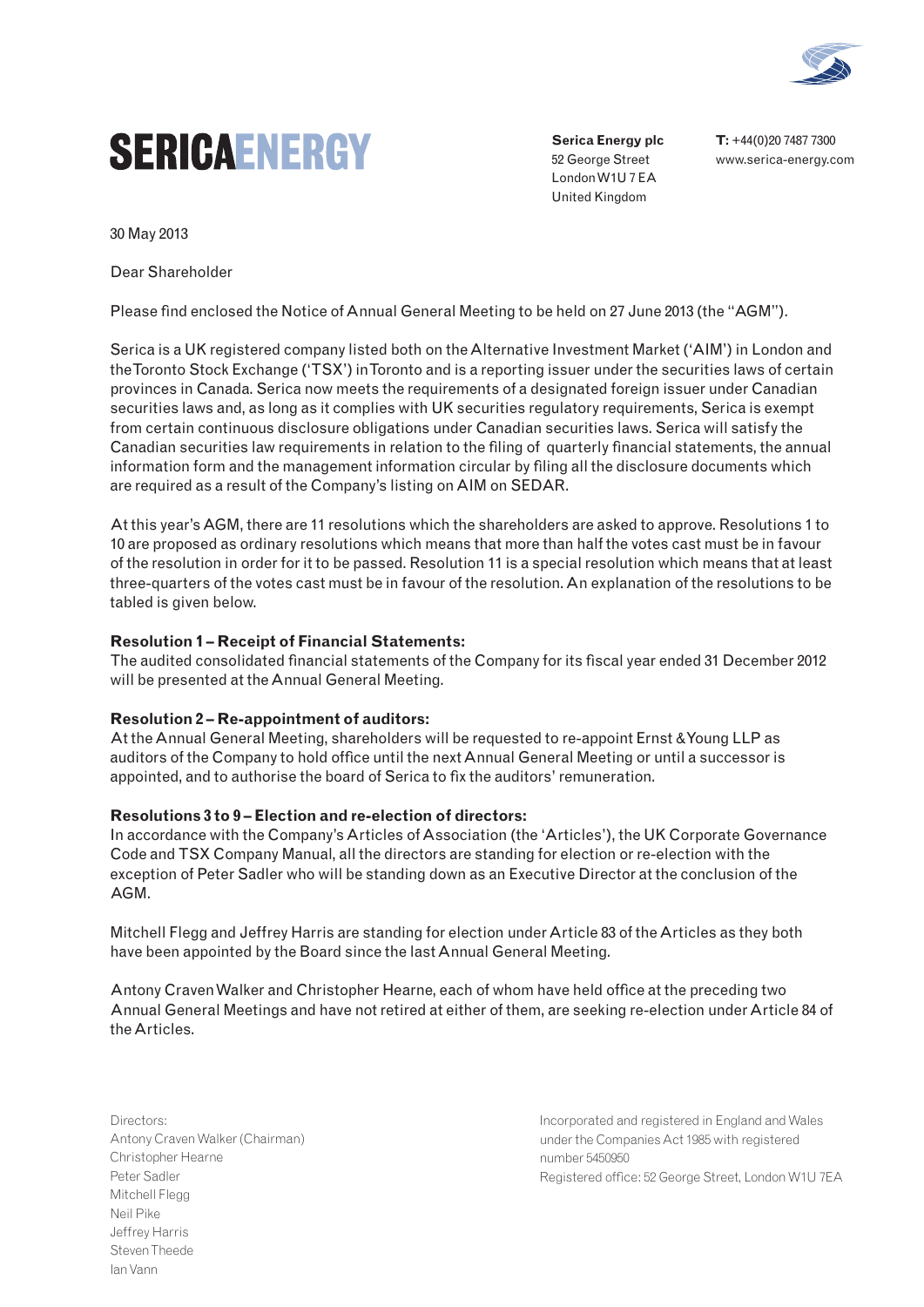All of the remaining directors, being Neil Pike, Steven Theede and Ian Vann, are voluntarily submitting themselves for re-election in accordance with the provisions of the UK Corporate Governance Code and the TSX Company Manual.

Short biographical details of each of the directors are set out on page 31 of the 2012 Annual Report and Financial Statements.

The Board has not adopted a majority voting policy in respect of the election and re-election of directors as recommended by the TSX which would require any director who received more 'withhold' than 'for' votes to tender their resignation and which resignation the Board would generally accept. In the UK shareholders can elect to vote both for and against the election or re-election of a director whereas in Canada shareholders can only vote in favour or withhold their vote on this matter. On that basis, the Board of Serica therefore considers that a majority voting policy is not necessary for Serica which is not required to comply with Canadian securities laws in respect of proxy voting and will be following UK voting procedures.

# **Resolution 10 – Allotment of share capital:**

This ordinary resolution deals with the renewal of the directors' authority to allot new Ordinary Shares during the course of the year in order to facilitate the business of the Company and renews the equivalent authority granted at last year's Annual General Meeting which expires at the end of this Annual General Meeting.

Since 2009, the Company has followed the guidelines of the Association of British Insurers ("the ABI"), a body which represents the interests of UK institutional shareholders, which state that ABI members will accept resolutions seeking authority to allot shares representing up to two-thirds of the Company's issued share capital plus the amount required in order to satisfy outstanding share options. The guidelines provide that the extra routine authority, namely the authority to allot shares representing the additional one-third of the Company's issued share capital, can only be used to allot shares pursuant to a fully pre-emptive rights issue. It is proposed that the Company continue to operate in line with these guidelines and, accordingly, Resolution 10 proposes that directors be granted authority to allot shares in the capital of the Company up to a maximum nominal amount of US\$13,320,533 representing the guideline limit of two-thirds of the Company's issued ordinary share capital as at 30 May 2013 (the latest practicable date prior to publication of this letter) together with the number of ordinary shares required to satisfy outstanding share options which is US\$1,135,846. Of this amount, US\$6,092,343 (representing one-third of the Company's issued ordinary share capital) can only be allotted pursuant to a rights issue. The authority will expire on the date of the next Annual General Meeting or on 27 September 2014 whichever is sooner.

### **Resolution 11 – Disapplication of statutory pre-emption rights:**

This resolution is a special resolution and gives directors the authority to allot equity securities for cash subject to statutory pre-emption rights in favour of existing shareholders and to disapply statutory preemption rights on the allotment of a limited number of equity securities. This authority will permit the directors to allot:

- (i) shares up to approximately two-thirds of the Company's issued share capital on an offer to existing shareholders on a pre-emptive basis. However, unless the shares are allotted pursuant to a rights issue (rather than an open offer), the directors may only allot shares up to approximately one-third of the Company's issued share capital; and
- (ii) shares up to a maximum of 10% of the issued share capital as at 30 May 2013 otherwise than in connection with an offer to existing shareholders.

The purpose is to enable the Company to take advantage of specific opportunities to raise additional finance, if required, during times when market conditions are uncertain. Before any exercise of the authority sought under this resolution, the Company would consult its Nominated Advisor appointed under the AIM regulations regarding the terms and conditions of any issue.